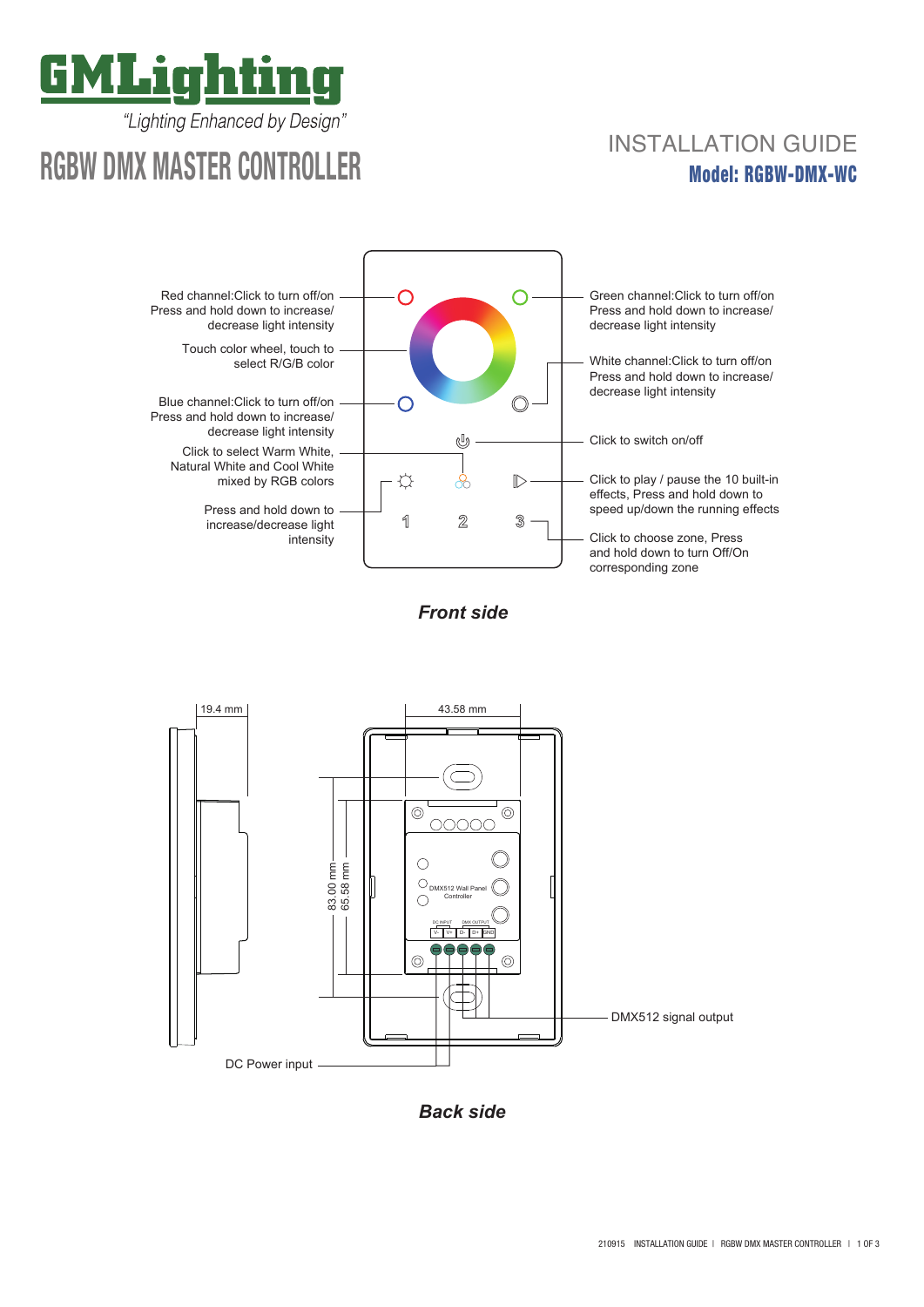### **PRODUCT DATA**

| Output Signal         | DMX512 signal     |
|-----------------------|-------------------|
| Power Supply          | 12-24VDC          |
| Power consumption     | $< 20 \text{ mA}$ |
| Operating temperature | $0-40^{\circ}$ C  |
| Relative humidity     | 8% to 80%         |
| <b>Dimensions</b>     | 75x120x29.1mm     |

#### **SAFETY & WARNINGS**

• DO NOT install with power applied to device.

• DO NOT expose the device to moisture.

**INSTALLATION**



**1 TURNING OFF POWER**

**WARNING: Electric Shock Hazard. May result in serious injury or death.** Ļ Turn power OFF at circuit breaker prior to installation.







• Touch sensitive

- Glass interface(white & black)
- Standard DMX512 Signal output

• Control RGBW color

- Control 3 zones synchronously and separately
- Waterproof grade: IP20